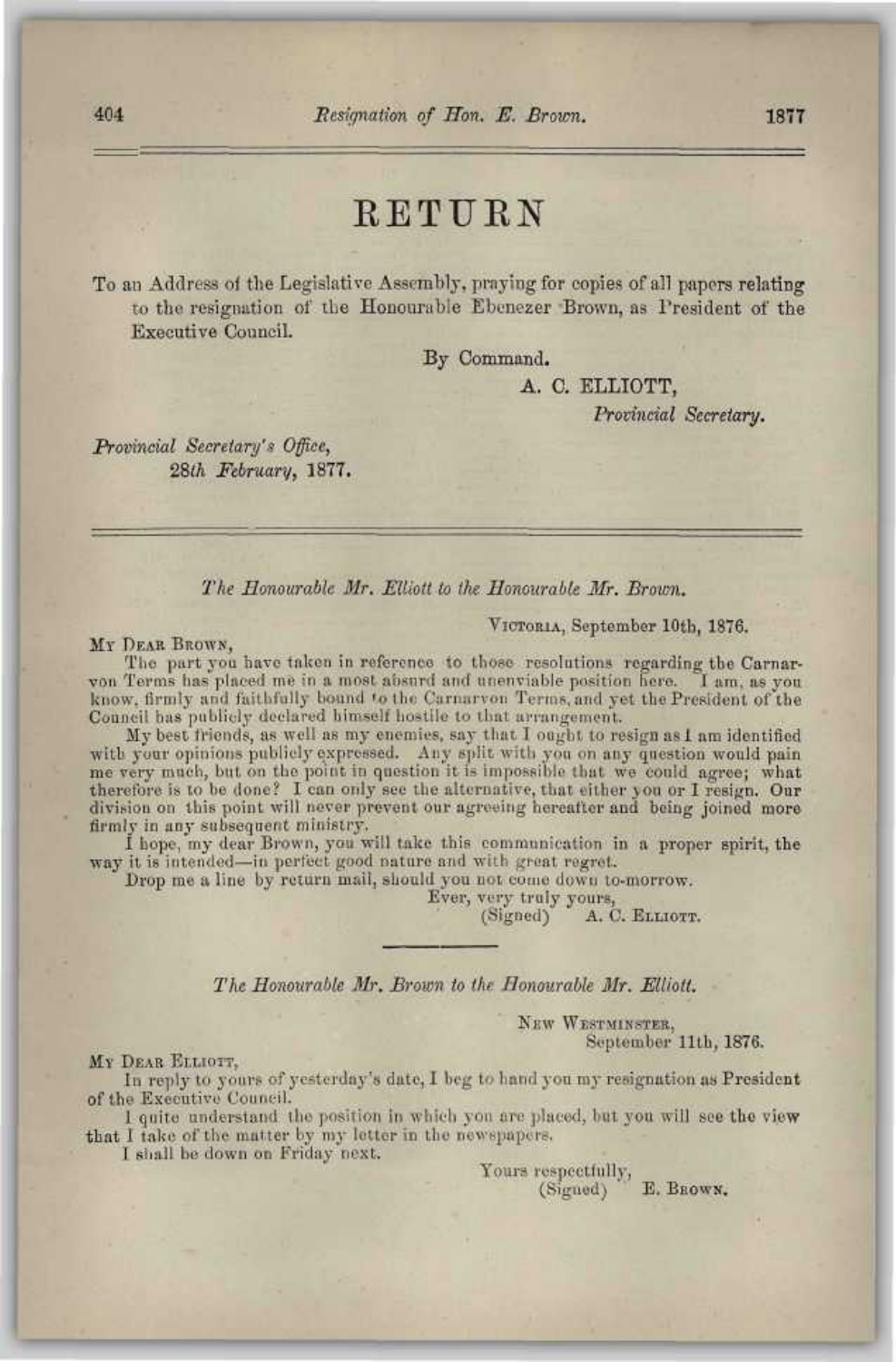| $\sim$<br>GRADUATED SCALE                |                                                                                                                                                 |                           |                 |                  |                                                                                      |                     |                             |                               |                                                 |                |                             |                                                                   |                          |                                                                          |                             |                         |                          |                                       |                     |                                            |
|------------------------------------------|-------------------------------------------------------------------------------------------------------------------------------------------------|---------------------------|-----------------|------------------|--------------------------------------------------------------------------------------|---------------------|-----------------------------|-------------------------------|-------------------------------------------------|----------------|-----------------------------|-------------------------------------------------------------------|--------------------------|--------------------------------------------------------------------------|-----------------------------|-------------------------|--------------------------|---------------------------------------|---------------------|--------------------------------------------|
|                                          | Showing the rise and fall in the yield of Gold in each year, from 1858 to 1876 (coloured green).<br>Reference to left column for yield of gold. |                           |                 |                  |                                                                                      |                     |                             |                               |                                                 |                |                             |                                                                   |                          |                                                                          |                             |                         |                          |                                       |                     |                                            |
| Yield of Gold<br>from<br>\$500,000<br>to | 1858                                                                                                                                            | 1859                      | 1860            | 1861             | 1862                                                                                 | 1863                | 1864                        | 1865                          | 1866                                            | 1867           | 1868                        | 1869                                                              | 1870<br>0,8              | 1871                                                                     | 1872                        | 1873                    | 1874                     | 1875                                  | 1876                | No. of Miners<br>employed,<br>from<br>2000 |
| 3,700,000                                |                                                                                                                                                 |                           |                 |                  |                                                                                      |                     |                             |                               |                                                 |                |                             |                                                                   |                          |                                                                          |                             |                         |                          |                                       | *********           | to<br>5,200                                |
| 3,600,000                                |                                                                                                                                                 |                           |                 |                  |                                                                                      |                     | 1.1.111.1.1                 |                               |                                                 |                |                             |                                                                   |                          |                                                                          |                             |                         |                          |                                       |                     | 5,100                                      |
| 3,500,000                                |                                                                                                                                                 |                           | .               |                  | $1 + 1 + 1 + 1 + 1 + 1$                                                              |                     |                             | 1.1.1.1.1.1.1.1.1             |                                                 |                |                             |                                                                   |                          |                                                                          |                             |                         |                          |                                       |                     | 5,000                                      |
| 3,400,000                                |                                                                                                                                                 |                           |                 |                  |                                                                                      |                     |                             |                               |                                                 |                |                             |                                                                   |                          |                                                                          |                             |                         |                          |                                       |                     | 4,900                                      |
| 3,300,000                                |                                                                                                                                                 |                           |                 |                  | *********                                                                            |                     | *********                   |                               |                                                 |                |                             |                                                                   |                          |                                                                          |                             |                         |                          |                                       |                     | 4,800                                      |
| 3,200,000                                |                                                                                                                                                 |                           |                 |                  | 1.11111111111                                                                        |                     | *********                   |                               |                                                 |                |                             |                                                                   |                          |                                                                          |                             |                         |                          |                                       |                     | 4,700                                      |
| 3,100,000                                |                                                                                                                                                 |                           |                 | .                |                                                                                      |                     |                             |                               |                                                 |                |                             |                                                                   |                          |                                                                          |                             |                         |                          |                                       |                     | 4,600                                      |
| 3,000,000                                |                                                                                                                                                 |                           |                 | $+ + + + + +$    |                                                                                      |                     |                             |                               |                                                 |                |                             |                                                                   |                          |                                                                          |                             |                         |                          |                                       |                     | 4,500                                      |
| 2,900,000                                |                                                                                                                                                 |                           |                 |                  |                                                                                      |                     |                             |                               |                                                 |                |                             |                                                                   |                          | *********                                                                |                             |                         |                          |                                       | *********           | 4,400                                      |
| 2,800,000                                |                                                                                                                                                 | .                         |                 |                  |                                                                                      |                     |                             |                               |                                                 |                |                             |                                                                   | ********                 |                                                                          |                             |                         |                          |                                       |                     | 4,300                                      |
| 2,700,000                                |                                                                                                                                                 |                           |                 |                  |                                                                                      |                     |                             |                               | .                                               | ********       |                             | ********** ********* *********                                    |                          | ********                                                                 |                             | <b><i>BERTSSELF</i></b> |                          | <b>ARREFREED BEESSIES   TESTIFIES</b> |                     | 4,200                                      |
| 2,600,000                                |                                                                                                                                                 |                           |                 |                  |                                                                                      |                     | <b>*********</b>            | <b>A 4-4-60 P. Automotive</b> |                                                 |                |                             | <u> Adamadess (1899-1999) - Letteral (1999-1998) - Letteral (</u> |                          |                                                                          |                             |                         |                          | <b>ARABARANA ARABARANA JEREKANAIT</b> |                     | 4,100                                      |
| 2,500,000                                |                                                                                                                                                 |                           |                 |                  |                                                                                      |                     |                             |                               |                                                 | *********      | $1 + 1 + 1 + 1 + 1 + 1$     |                                                                   | ********                 | *********                                                                |                             |                         |                          | <b>********* ********* *********</b>  |                     | 4,000                                      |
| 2,400,000                                | <b><i>PARADORIA   LEXAMBRAI</i></b>                                                                                                             |                           |                 |                  |                                                                                      |                     |                             |                               | <b>TARABIAN BERTH</b>                           |                |                             |                                                                   |                          |                                                                          |                             |                         |                          | SERREFERED PLANTING SERREFERE         |                     | 3,900                                      |
| 2,300,000                                |                                                                                                                                                 |                           |                 |                  |                                                                                      |                     |                             |                               |                                                 |                |                             |                                                                   |                          | <b>SEAR REAL AND RESIDENT CONSTRUCT PROPERTY AND RESIDENT CONSTRUCT.</b> |                             | 788888788               |                          |                                       | *********           | 3,800                                      |
| 2,200,000                                | <b></b>                                                                                                                                         |                           |                 |                  |                                                                                      |                     | <b>AUSTRALIAN AUSTRALIA</b> |                               |                                                 |                |                             |                                                                   |                          |                                                                          |                             |                         |                          |                                       | <b>********</b>     | 3,700                                      |
| 2,100,000                                | <b></b>                                                                                                                                         |                           |                 |                  |                                                                                      |                     |                             |                               |                                                 | *********      |                             |                                                                   | <b>BERREREE STRAKEER</b> |                                                                          | <b>********** *********</b> |                         |                          |                                       | ********            | 3,600                                      |
| 2,000,000                                | <b></b> .                                                                                                                                       |                           |                 |                  |                                                                                      |                     |                             |                               | $1.1.1$ $1.1.1$ $1.1.1$ $1.1.1$ $1.1.1$ $1.1.1$ | 489999999      |                             | <b>********* *********</b>                                        |                          | 1.7.7.7.7.7.7.7.7                                                        | *********                   | *********               |                          |                                       |                     | 3,500                                      |
| 1,900,000                                | . <b>.</b>                                                                                                                                      |                           |                 |                  |                                                                                      |                     |                             |                               | *********                                       |                |                             |                                                                   | as absented and these    |                                                                          | ********                    | <b>*********</b>        |                          |                                       |                     | 3,400                                      |
| 1,800,000                                |                                                                                                                                                 |                           |                 |                  |                                                                                      | <b></b>             | *********                   |                               | *********                                       |                |                             |                                                                   | *********                |                                                                          | <b></b>                     | ******                  |                          |                                       |                     | 3,300                                      |
| 1,700,000                                |                                                                                                                                                 |                           |                 |                  |                                                                                      | ********* ********* |                             | $-0.5 - 0.02 - 0.02 - 0.02$   | *********                                       | *********      |                             |                                                                   |                          |                                                                          | *********                   |                         |                          |                                       | $-2222222222$       | 3,200                                      |
| 1,600,000                                | **********                                                                                                                                      |                           | $1 - 1 - 1$     | . <del>.</del>   |                                                                                      |                     | <b>********* *********</b>  |                               | *********                                       |                | ,,,,,,,,,                   |                                                                   |                          |                                                                          |                             | *********               |                          |                                       |                     | 3,100                                      |
| 1,500,000                                |                                                                                                                                                 | .                         |                 | *********        |                                                                                      |                     | <b></b>                     |                               | *********                                       |                | <b>Supply the Contracts</b> | $+ + + + +$                                                       |                          |                                                                          |                             | <b></b>                 |                          |                                       | $1 + 1 + 1 + 1 + 1$ | 3,000                                      |
| 1,400,000                                | 1.0111180777                                                                                                                                    |                           | <b></b>         | <b>*********</b> |                                                                                      |                     |                             |                               |                                                 |                | *********                   |                                                                   |                          |                                                                          |                             | *********               | $7.1.1$ and $7.7.7$ $+$  |                                       |                     | 2,900                                      |
| 1,300,000                                | . <b>.</b> .                                                                                                                                    | <b><i><u></u></i></b>     | <b>ARRESTED</b> |                  |                                                                                      |                     | ,,,,,,,,,                   |                               |                                                 | $1.434$ $1.75$ | *********                   |                                                                   |                          |                                                                          |                             |                         |                          | <b>*********</b>                      |                     | 2,800                                      |
| 1,200,000                                | <b>+++++ ++++</b>                                                                                                                               |                           |                 |                  |                                                                                      | ********            | ********                    |                               |                                                 |                | *********                   |                                                                   |                          |                                                                          |                             |                         |                          |                                       | *********           | 2,700                                      |
| 1,100,000                                | <b>KARABITA</b>                                                                                                                                 | $1.449$ = $1.649$ +       | <b>********</b> | <b>CASE IN</b>   |                                                                                      | $- 11111111111$     |                             |                               |                                                 |                | *********                   |                                                                   |                          |                                                                          | 1.7.7.7.7.7.7.7             |                         |                          | *********                             | *********           | 2,600                                      |
| 1,000,000                                | 化电极电电器 电电动                                                                                                                                      |                           | .               |                  |                                                                                      |                     |                             |                               |                                                 |                |                             |                                                                   |                          |                                                                          |                             |                         | Programmer   Paul Sealer |                                       | .                   | 2,500                                      |
| 900,000                                  |                                                                                                                                                 |                           |                 |                  | <b>TAAAAAAA</b>                                                                      |                     |                             |                               |                                                 |                |                             |                                                                   |                          |                                                                          |                             | . <b>.</b>              |                          |                                       | <b>   </b>          | 2,400                                      |
| 800,000                                  | . <b>.</b>                                                                                                                                      |                           |                 |                  | $[0.8444444441]$ $[0.844444441]$                                                     |                     |                             | *******************           | 11.1444447                                      |                |                             |                                                                   |                          |                                                                          |                             |                         |                          |                                       | $ -$                | 2,300                                      |
| 700,000                                  |                                                                                                                                                 | <b>ANALAMARA CARRANAE</b> |                 |                  |                                                                                      |                     |                             |                               |                                                 |                |                             |                                                                   |                          |                                                                          |                             |                         |                          |                                       | -                   | 2,200                                      |
| 600,000                                  |                                                                                                                                                 |                           |                 |                  |                                                                                      |                     |                             |                               |                                                 |                |                             | <b>SARARARE REPARATE (ANDRESES SERVICED)</b>                      |                          |                                                                          |                             |                         |                          |                                       |                     | 2,100                                      |
| 500,000                                  |                                                                                                                                                 |                           |                 |                  | *********                                                                            |                     |                             |                               | *********                                       |                |                             |                                                                   |                          |                                                                          |                             |                         |                          |                                       |                     | 2,000                                      |
|                                          | 1858                                                                                                                                            | 1859                      | 1860            | 1861             | 1862                                                                                 | 1863                | 1864                        | 1865                          | 1866                                            | 1867           | 1868                        | 1869                                                              | 1870                     | 1871                                                                     | 1872                        | 1873                    | 1874                     | 1875                                  | 1876                |                                            |
|                                          |                                                                                                                                                 |                           |                 |                  | And of the number of miners employed in each year, from 1858 to 1876 (coloured red). |                     |                             |                               |                                                 |                |                             |                                                                   |                          |                                                                          |                             |                         |                          |                                       |                     |                                            |

Reference to right column for number of miners.

 $\mathcal{A}_{\mathcal{A}}$ 

 $\sim$ 

 $\sim$ 

 $\sigma_{\rm{eff}}$ 

 $\sim$   $\eta$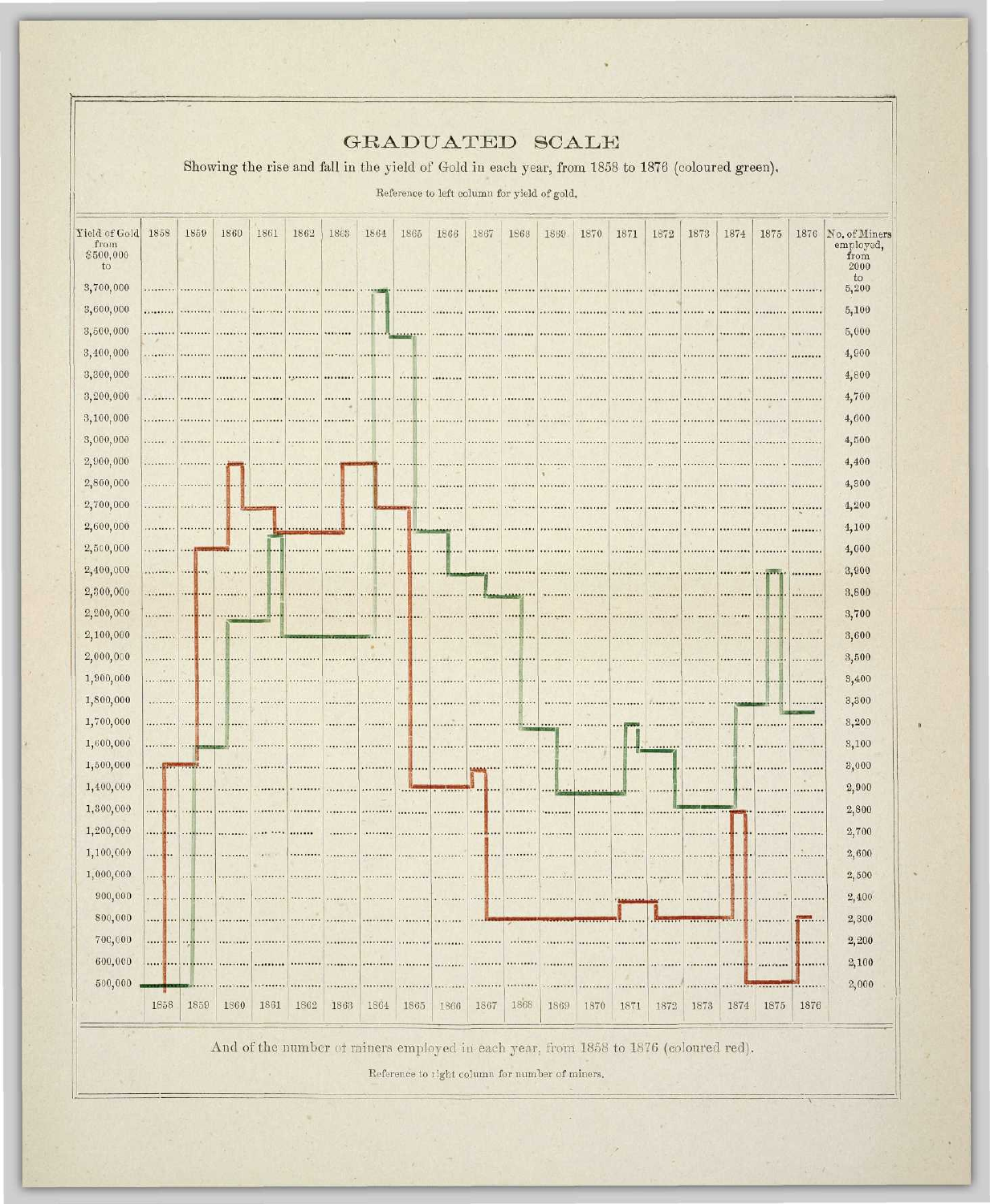### PROVINCE OF BRITISH COLUMBIA.

 $-0$ 

TABLE

Shewing the actually known and estimated yield of Gold; the number of Miners employed; and their average earnings *per* man, per year, from 1858 to 1876.

| Year.               | Amount actually<br>known to have<br>been<br>exported<br>by Banks, &c. | Add one-third more,<br>estimate of gold<br>carried away in<br>private hands. | Total.       | Number<br>of Miners<br>employed. | Average<br>yearly<br>earnings<br>per man. |
|---------------------|-----------------------------------------------------------------------|------------------------------------------------------------------------------|--------------|----------------------------------|-------------------------------------------|
| 1858<br>(6 months). | ł<br>390,265<br>\$                                                    | 8<br>130,088                                                                 | S<br>520,353 | 3,000                            | \$<br>173                                 |
| 1859                | 1,211,304                                                             | 403,768                                                                      | 1,615,072    | 4,000                            | 403                                       |
| 1860                | 1,671,410                                                             | 557,188                                                                      | 2,228,543    | 4,400                            | 506                                       |
| 1861                | 1,999,589                                                             | 666,529                                                                      | 2,666,118    | 4,200                            | 634                                       |
| 1862<br>1863        | 3,184,700<br>Ì                                                        | 1,061,566                                                                    | 4,246,266    | 4,100<br>ŧ<br>4,400              | 517<br>482                                |
| 1864                | 2,801,888                                                             | 938,962                                                                      | 8,735,850    | 4,400                            | 849                                       |
| 1865                | 2,618,404                                                             | 872,801                                                                      | 3,491,205    | 4,294                            | 813                                       |
| 1866                | 1,996,580                                                             | 665,526                                                                      | 2,662,106    | 2,182                            | 893                                       |
| 1867                | 1,860,651                                                             | 620, 217                                                                     | 2,480,868    | 3,044                            | 814                                       |
| 1868                | 1,779,729                                                             | 593,243                                                                      | 2,372,972    | 2,390                            | 992                                       |
| 1869                | 1,331,234                                                             | 443,744                                                                      | 1,774,978    | 2,369                            | 749                                       |
| 1870                | 1,002,717                                                             | 334,239                                                                      | 1,336,956    | 2,348                            | 569                                       |
| 1871                | 1,349,580                                                             | 449,860                                                                      | 1,799,440    | 2,450                            | 734                                       |
| 1872                | 1,208,229                                                             | 402,743                                                                      | 1,610,972    | 2,400                            | 671                                       |
| 1873                | 979,312                                                               | 326,437                                                                      | 1,305,749    | 2,800                            | 567                                       |
| 1874                | 1,383,464                                                             | 461,154                                                                      | 1,844,618    | 2,868                            | 643                                       |
| 1875                | 1,856,178                                                             | 618,726                                                                      | 2,474,904    | 2,024                            | 1,222                                     |
| 1876                | 1,339,986                                                             | 446,662                                                                      | 1,786,648    | 2,282                            | 783                                       |
|                     |                                                                       |                                                                              | 39,953,618   | 60,251                           |                                           |

3,171 \$663 153,618